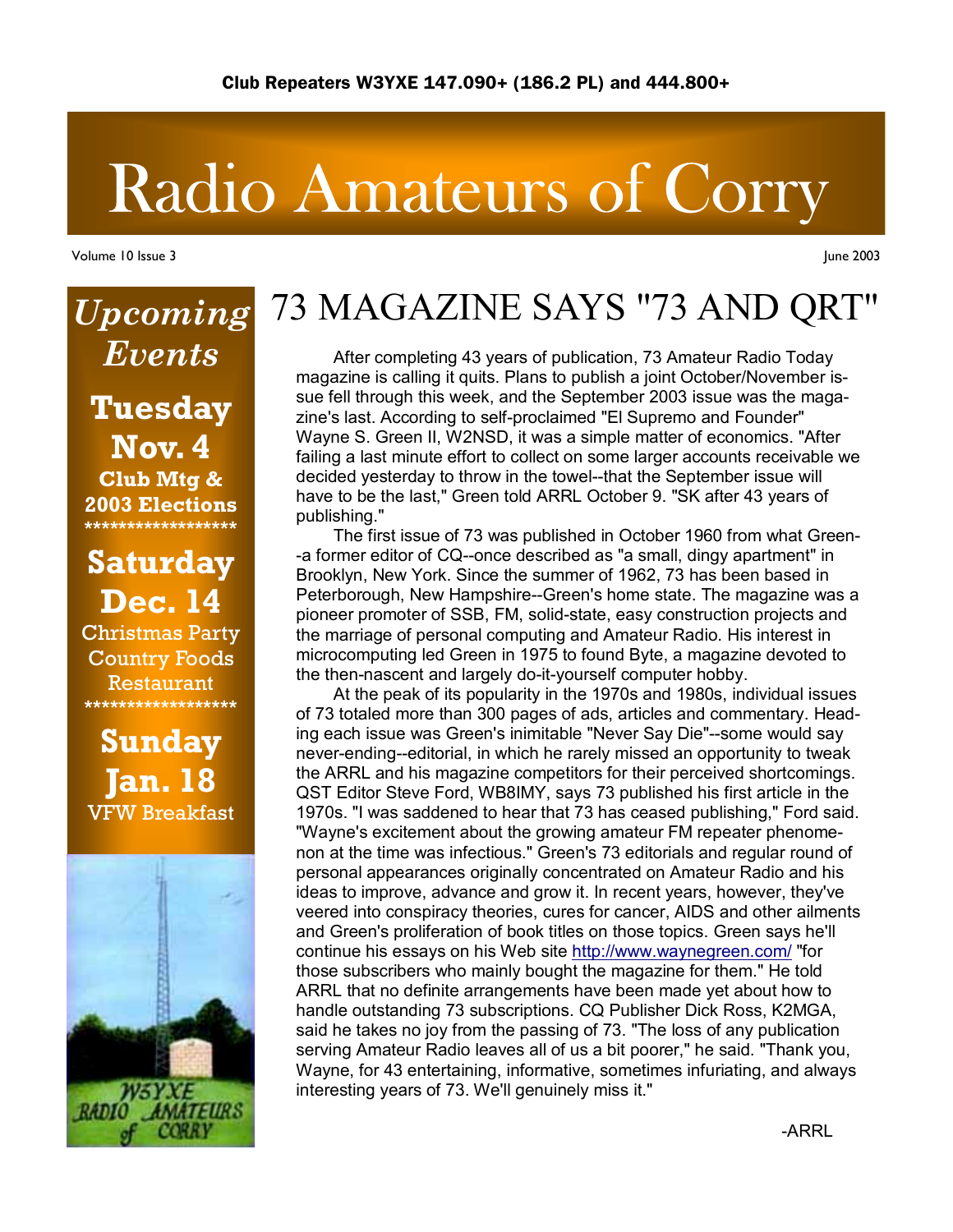### **President's Column**

Well here we are into World Series and Football Seasons with of course the prospect of some "white stuff" falling soon to stick on. HF sure is getting hot again and best wishes to those who upgrade to use these HF bands. Remember our Breakfast at the Corry VFW on January 18th and let's have a good turn out for breakfast and work crews as the VFW are very liberal in their sharing the proceeds from the breakfast. See you all at the meetings and don't forget that it's just about time to elect new officers. Welcome to the new member, Bob Morgan who just got his license a couple of weeks ago.

73 Frank KE3PD

# **VE Testing Update**

During the summer months. 12 candidates were tested and 13 exams were given.

On June 12th 2003, a VE Session was held during the Union City Wireless Association regular meeting. Mike Lohse, N3MLY earned a partial upgrade by passing element 3. Paul Kucnick, KB3JXS earned a Tech License and William Marshall earned a General Class license by passing element 3. Volunteer Examiners helping administer this test session were Dave Wellman, WX3E, Pete Albright, AA2AD and Jerry Owens, W3GHO.

On June 21st, a VE session was held prior to the Radio Association of Erie regular meeting at the EOC building. Gene R. Brinig, KB3JZL earned a Tech License by passing Element 2. Bob Fuller, N3LBI upgraded to Amateur Extra and Mary Wolski, KB3JZM earned a Technician Class License. Volunteer Examiners helping administer this test session were Diane Miller, K3LD, Debbie Robson KB3B and Rob Jacobs N3OCL

On July 10th 2003, a VE Session was held during the Union City Wireless Association regular meeting. Duane P. Jones, KA3CUR upgraded to General. Volunteer Examiners helping administer this test session were Jerry Owens, W3GHO, Pete Albright AA2AD and Rob Jacobs N3OCL.

On July 12th, a VE Session was held at the Union City Wireless Association Hamfest. David Lee Yochim, KB3KBB earned a Technician Class License. Volunteer Examiners helping administer this test session were Bill Young W7RVY, Gerald Owens, W3GHO and Rob Jacobs N3OCL

On September 11th, a VE Session was held at during the Union City Wireless Association regular meeting. Robert D. Morgan, KB3KFJ earned a Technician Class license and Lawrence Dipzinski, KB2ESY passed Element 3 and 4 earning Amateur Extra. Volunteer Examiners helping administer this test session were Jerry Owens W3GHO, Deb Nelson N3MQ and Rob Jacobs N3OCL.

A VE Session can be held at various locations. For more information on a VE Session, contact Rob Jacobs, N3OCL at 814-881-5238 or contact him by e-mail at n3ocl@velocity.net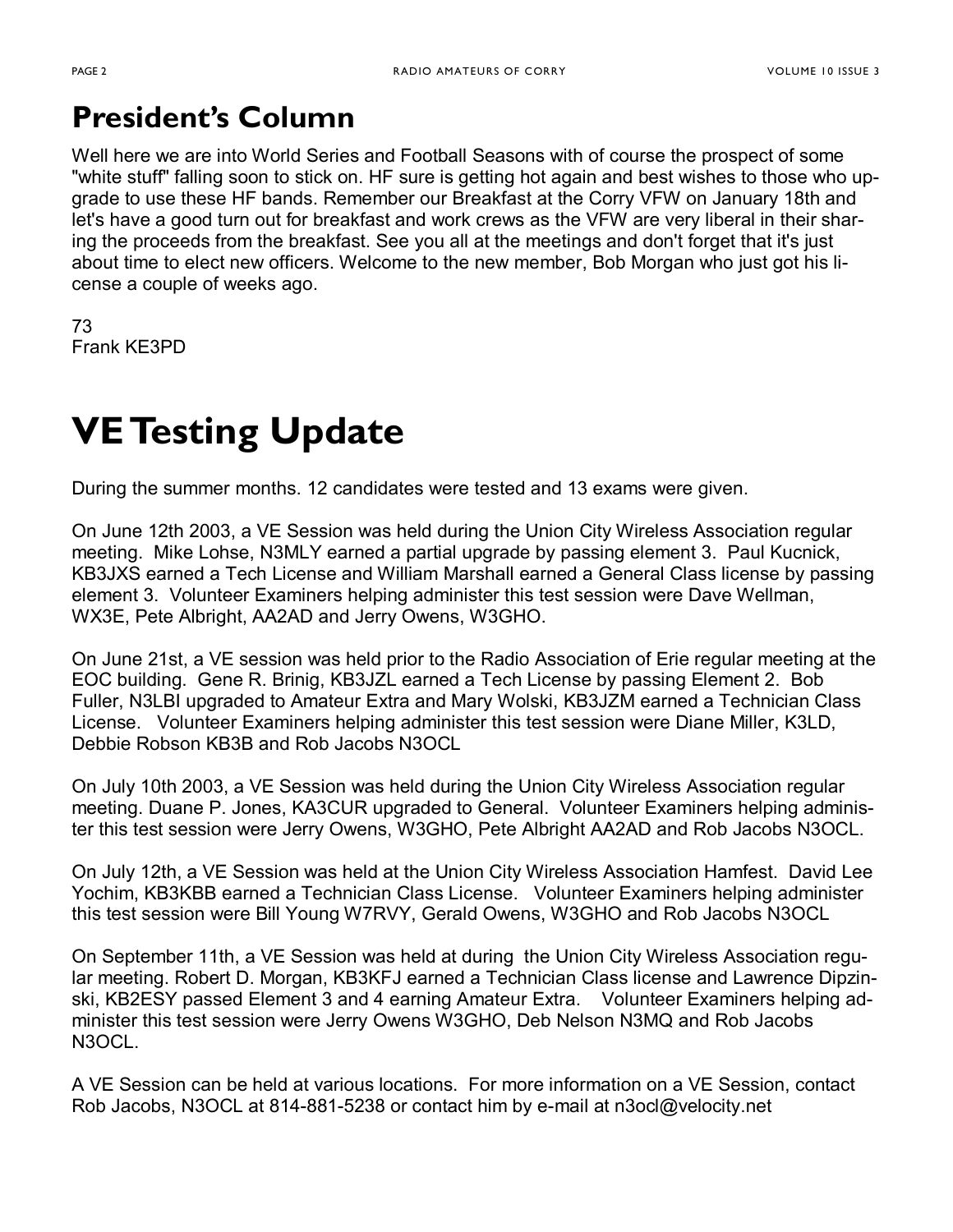

### **Gannon Wireless Society**

VE Exam dates for this winter:

 October 18 November 15 December 20

Location: A.J. Palumbo Academic Center at the corner of West 8th and Peach Sts.

Check www.qsl.net/wn3m for maps and directions

> 12:00 Noon - Fill out paperwork 12:30 PM - Examinations start

### \*\*\*\*\*\*\*\*\*\*\*\*\*\*\*\*\*\*\*\*\*\*\*\*\*\*\*\*\*\*\*\*\*\*\*\*\*\*\*\*\*\*\*\*\*\* **Fort Venango Mike and Key Club VE Test**

The next VE test session of the Fort Venango Mike & Key Club Inc. will be on Saturday November 15, 2003 at 9 am at the American Red Cross office located in the (KTC) Klapec Trucking Bldg. on Rte.8 & 62 in Reno, Pa. between Franklin & Oil City. Walk inn's are welcome. For more information: contact Hugh N3MBR via e-mail at



# **From the Secretaryís Desk**

**Back in 1962 JFK said in his inaugural adddress, "Ask not** 

**what your country can do for you, but what can you do for your country". This bears true for our the RAC, What can you do for your club,. It seems that we do not get the members out to the meeting that we should and I am at a loss as to why. One hour or so once a month is not a lot to ask. If I can interupt my evening work schedule to attend the meeting I feel that anyone can attend. except for those who have difficulty with night driving or no transportation. If you have any suggestions. please tell me. Also for those who do not know - I have changed my call sign from WD4OOX to KD3HAL.** 

**WE DO NEED TO HAVE MEMBERS PRESENT AT** 

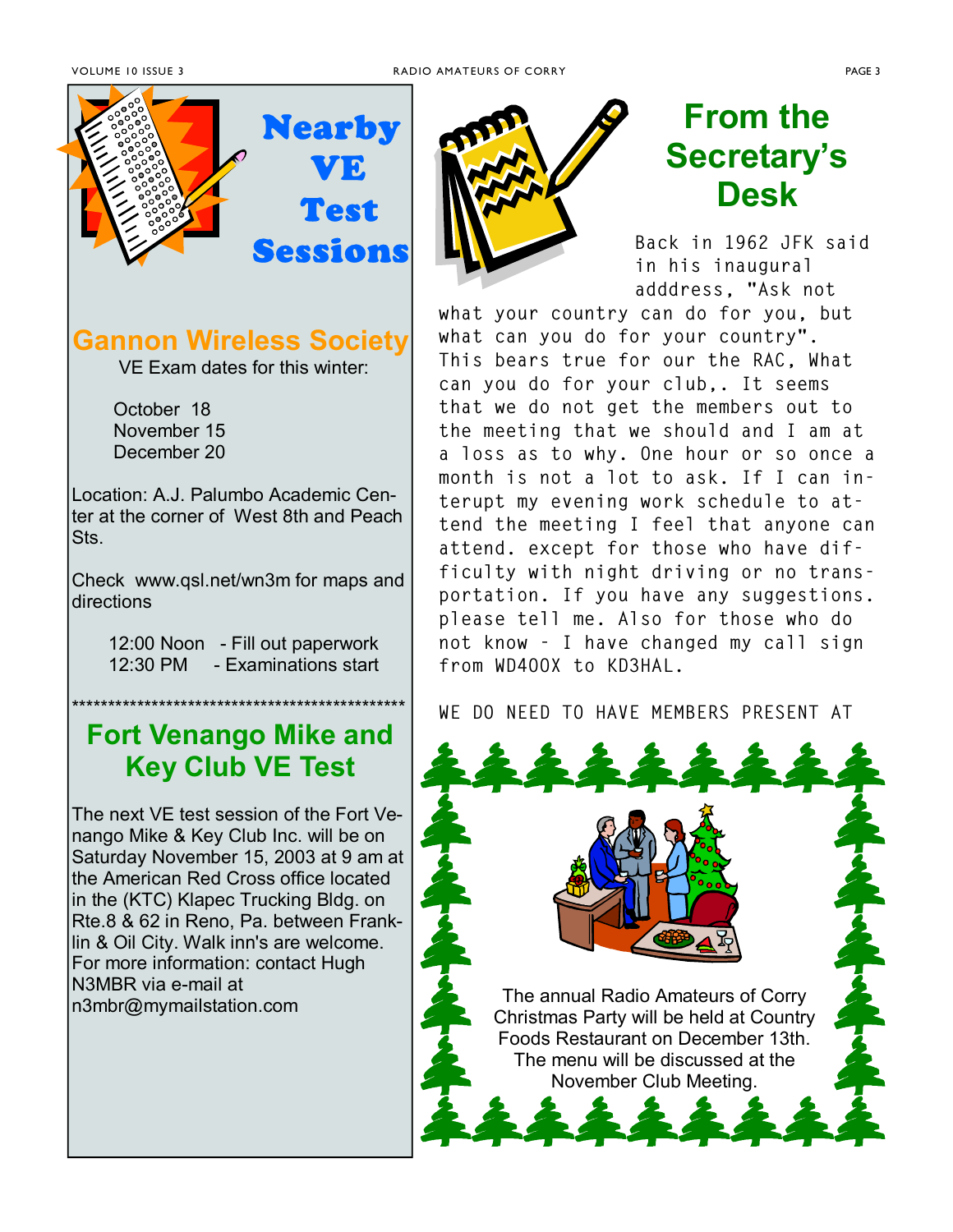#### **Minutes for 8/4/03 meeting of RAC**

- Meeting was started by President KE3PD at 7:30pm with 10 members present.
- Roll Call of Officers: President, Vice President and Secretary.

• Treasurers Report: No Treasurers report due to absence of Treasurer.

• Repeater Report: Grass was mowed at the repeater site, also batteries were checked and all systems were OK.

• New Business: Newsletter set for Sept. Publication.

• Western PA Repeater Council report concerned the illegal operation of repeaters and malicious interference by licensed hams. Any of this should be reported to Riley Hollingsworth of the FCC.

• WT3O attended the Wayne Township Emergency Council Meeting concerning emergency operations within the township and presented information as to what roll the local hams could provide. Sparky Warner, Emergency Coordinator will let WT3O the decisions made.

• WT3O notified the club that Rich Frontera N4WCK of Naylor, GA had become a silent key. Rich had always checked in to the 10 meter net.

• The club received a thank you card from WT3Os XYL for the flowers sent to family of father.

• Meeting adjourned at 8:07pm by N2PCN and N3NKV.

+++++++++++++++++++++++++++++++++++++++

• 50/50 won by N2PCN

#### **Minutes for 9/2/03 meeting of RAC**

• The meeting was not started due to the fact that there was not a quorum present. Officers present were: President and Secretary and a total of 4 members plus a guest, who became a member.

Harold Cole Jr. Secretary KD3HAL

+++++++++++++++++++++++++++++++++++++++ *"Keep your city beautiful... grow Aluminum!"* ... adapted from N8YYS

#### **Unapproved Minutes for 10/7/03 meeting of RAC**

- Meeting was started by President KE3PD at 7:30pm with 8 members present.
- Roll Call of Officers: President, Secretary.

• Minutes of 8/4/03 were read and approved as read.

• Treasurers report was given by KD3HAL as follows: Checking Acct. Bal. \$994.22, Savings Acct Bal. \$1186.30, Expenses to date were \$948.47.

• Repeater Report: No report was given.

• Old Business: There was no old business to be discussed.

• New Business: A motion was made by Norma W3CG and seconded by Herb N2PCN to donate \$100 to Jerry KC2AUS and Debbie N2MQ toward expenses for their son who has leukemia, Passed

• N3NKV needs material for newsletter by 10/14/03

• A motion was made by N3LXG and seconded by W3CG to have a Christmas party. Location to be at Country Foods on 12/13/03 if that date was available.

• JOTA will be held at Elgin Park on 10/18/03 at 9am. WT3O reported that several members will be in attendance.

• Meeting was adjourned at 8:10pm by N2PCN and N3LXG

• 50/50 was won by WT3O \$5.00 and \$5.00 for club.

• Submitted by KD3HAL

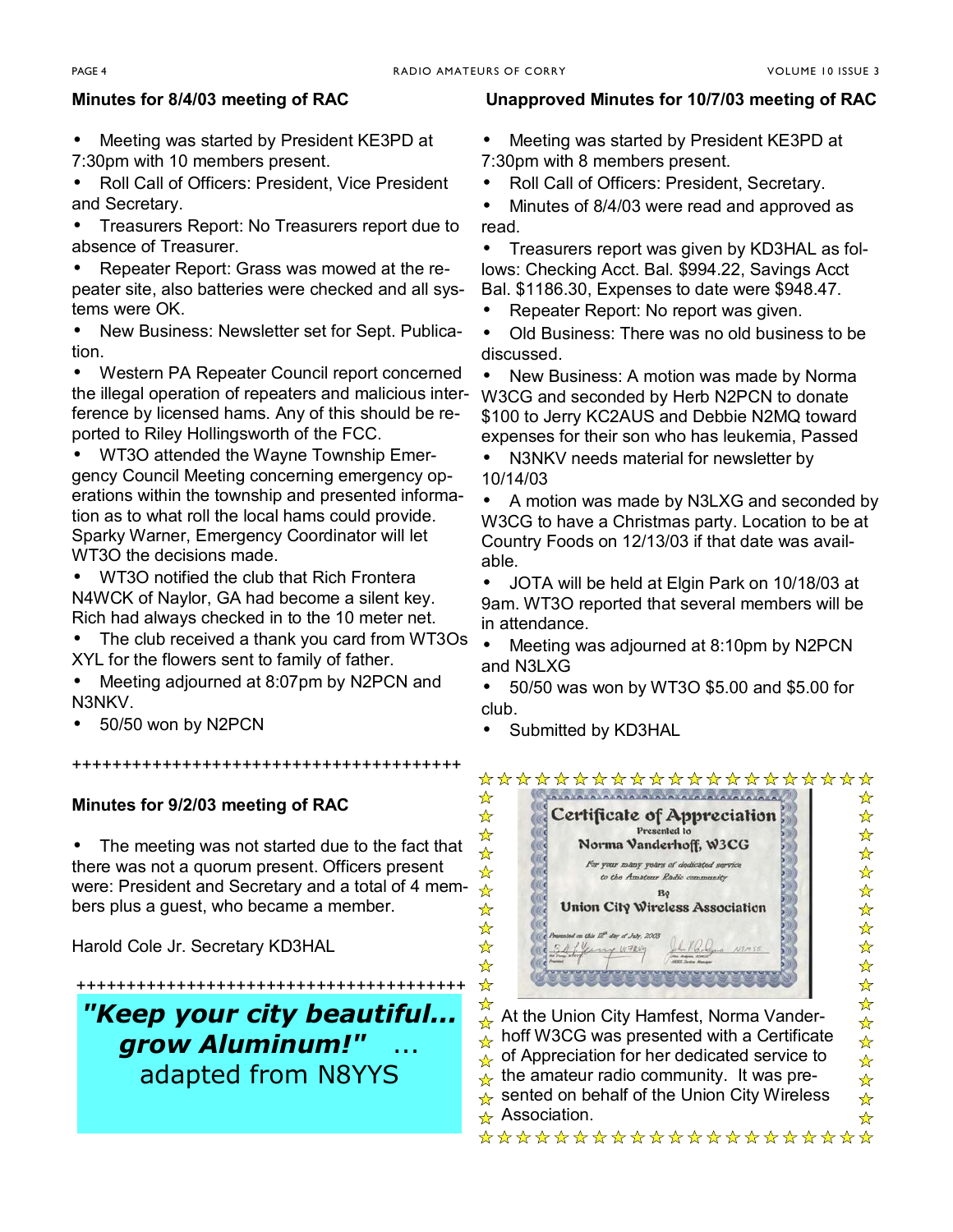## **Cell phones at the pump could make for a bad call**

**BY DAN PILLER**

**Knight Ridder News Service** Can your cell phone make a gasoline pump explode while you're filling up your car? The Internet has been abuzz recently with a warning purportedly from Shell Oil that cell phones could cause gas-pump conflagrations. But Shell says officially that while there have been a few fires at pumps, there is no conclusive evidence of the ignition source. ''We do not wish to speculate on possible linkage of any specific inci-



dent of mobile-phone use,'' Shell says. Shell will say only that people shouldn't use cell phones while refueling ''because it may divert concentration and lead to possible spills and accidents.''

The concern seems to be worldwide. India took the matter seriously enough to ban cell phones at gas pumps. India's Oil Industry Safety Directorate warned that sparks from cell phone batteries might touch off pumps. Australia and the United Kingdom briefly pondered bans, then backed off Closer to home, the University of Oklahoma's Center for the Study of Wireless Electromagnetic Compatibility said two years ago that ''virtually no evidence exists to suggest that cell phones pose a hazard at gas stations.'' The researchers said they didn't think the matter merited further study.

Shell Oil does have some other tips about safety while you're filling up:

- Don't smoke within 10 feet of a gasoline pump.
- Don't leave your engine running when refueling.

• Don't jam the pump nozzle open when you're refueling.

• Don't allow children to play around pump islands or to hold or activate the pump nozzle.

- ï Use only approved containers to carry fuel.
- Treat all fuels with respect.

• Store them in approved containers in clean, wellventilated places, handle them with great care and use them only as motor fuel.

 This article appeared in the Miami Herald on 10/02/03.

#### **Quick ARRL WPA Section News**



I was recent on Western PA section website and saw that there were some changes in the WPA section for the ARRL.

The new section manager for Western PA is:

Richard E. Beaver, N3SRJ 4 A Cardinal Drive Jeannette, PA 15644 724-523-5656 n3srj@arrl.org

The Western PA section now has a web site at www.wpasec.com

The Simulated Emergency Test for Western PA will be held on Saturday Nov. 1st. Listen to the ARES net at 9pm on Sunday nights on the 146.70 repeater in Union City or the 146.610 repeater in Erie.

ARRL Audio News is also being retransmitted at 9:30 pm on the 146.70 and 147.27 repeaters courtesy of Lee N3APP.



#### **Cecil Messinger W3AGF/SK**

The Radio Amateurs of Corry are sad to announce the passing of Cecil Messinger W3AGF. Cecil was a charter member of the Radio Amateurs of Corry. Cecil moved to Port Orange, Florida. He was retired from the Pennsylvania Electric Company. The Radio Amateurs of Corry would like to pass on their deepest condolences to the family.